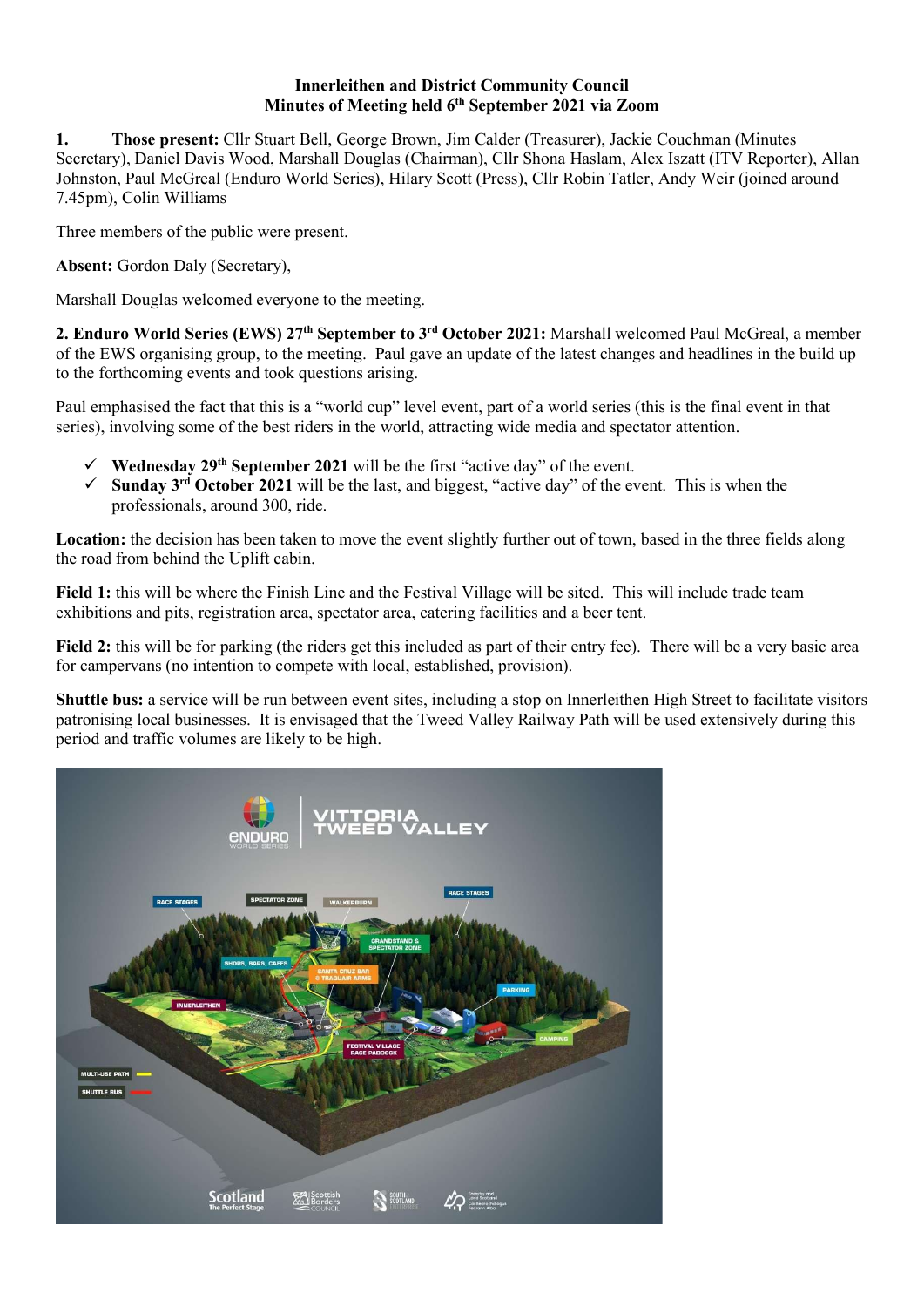Traffic management: there will just be one minimal road closure on the back road to Walkerburn from behind the Red Bull car park for a few metres towards Walkerburn consistent with other mountain biking events. Other mitigating actions include temporarily extending the 20mph limits north (towards the golf club) and south (just beyond the festival village limits) on the B709 and making them "no wait" zones (ie with traffic cones). Personcontrolled traffic lights are planned at the intersection between Traquair Road/Hall Street and the Peebles Road/High Street. Signage asking people not to ride on the pavements is planned, along with roving bike ambassadors to help/encourage/signpost where needed.

Local Business engagement: this event offers enormous opportunities for businesses to capitalise on the potential and the organising group have distributed business packs throughout the local business community to help foster this mindset.

Paul was at pains to point out that the organising team were acutely aware of local concerns and had gone to great lengths to address and mitigate them at every stage of the planning process. The recent town hall meeting, whilst not attracting a huge audience, had given an opportunity for questions to be submitted in advance and worries to be made known. Overall, the intention was to operate with a light touch, striking a balance between acknowledging the significance of the event on a global stage and avoiding annoying or inconveniencing the local population. Paul is confident that the planning of this event has been robust and that it will be held again over the coming years.

Marshall Douglas, on behalf of the Community Council, wished the team all the best in their endeavours.

Paul left the meeting at this point.

# 3. Public forum:

3.1 Light pollution in Caerlee Mill: two residents of the new Caerlee Mill housing development described a serious problem with the current state of the street lighting within the development. The light is so strong it penetrates blackout blinds and makes rooms, facing the street, unusable for sleeping. They had a meeting scheduled with Environmental Health, Craig Wilson, later that evening, but had found the developer to be unhelpful and, latterly, unresponsive. Their perception is that there is an overprovision of street lighting at the front of their properties. Cllr Stuart Bell felt that Environmental Health was the correct approach to get a measure of the problem. He also explained that adopted roads came under SBC's lighting team and that solutions to these problems could usually be found. Cllr Shona Haslam has been working with the residents on this issue and her understanding is that there is a widespread shortage of lamppost reflectors and that Whitburn, the developers, have found a solution as a stop-gap. She offered to check the current status with Whitburn and to check the lighting design (Alex Young, SBC). ACTION: Cllr Shona Haslam to co-ordinate an early resolution with all interested parties.

3.2 Electricity – continuing power cuts: Allan Johnston (formerly a Community Councillor) had established a new dialogue with SP Energy Networks (Alastair Douglas, Project Engineer) in the light of the current spate of short, but disruptive, power outages. He outlined the history of our electricity supply which came either from Yair Bridge, a long run with lots of spurs running off it or from the Peebles direction. Previous disruptions had led to the main supply being switched from one direction to the other and had led to periods of stability. Our 22kV supply, state-ofthe-art at the time of installation was now well past its sell-by date. The current standard is 33kV. Surge protectors may be helpful as a first line of defence for potentially vulnerable electrical equipment.

SP Energy Networks had outlined upgrade plans at a full and frank meeting with Community Councillors a couple of years ago but it would seem that plans may have changed along with anticipated budget allocations. It was hoped to arrange a similar meeting to bring expectations up-to-date and understand what is being done to specifically address the current recurring problems which are particularly acute given the current emphasis on working from home. Cllr Robin Tatler confirmed that this has also been raised by Walkerburn Community Council and it was agreed that they (contact Lesley Thornton) would be invited to any discussions.

## In the meantime, everyone is encouraged to report outages they experience by telephoning SP Energy Networks directly on 105 or 0800 092 9290. The more statistical information they have, the better.

# ACTION: Jackie Couchman to liaise with Allan Johnston to arrange a meeting with SP Energy Networks.

4. Minutes of last meeting and approval: the minutes were proposed by George Brown, seconded by Daniel Davis Wood.

5. Notification of items of AOCB: no matters to be taken later on.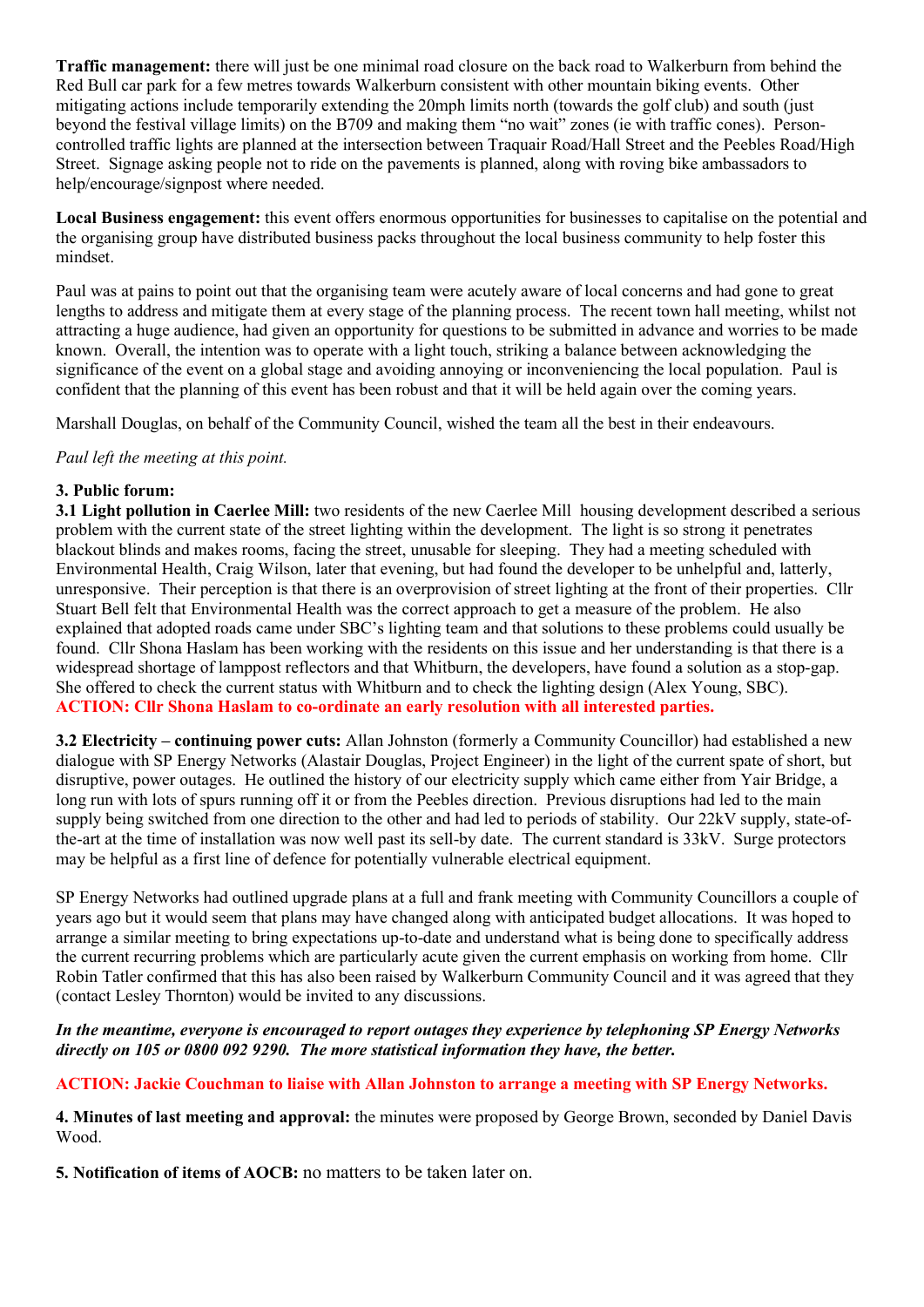### 6. Matters arising from previous minutes:

The need for a proper rubbish bin at the Red Bull car park: Cllr Tatler had been in contact with Forestry Enterprise Scotland to put them in touch with SBC to set up a trade waste uplift contract.

Morningside lighting/parking/access: Cllr Robin Tatler confirmed that an appropriate, solar, lighting solution for the path running on from Morningside has now been found and once the local householder is in agreement a small scheme project can be raised in order to fund it, although there may be other technical challenges to the implementation of the identified solution. He also confirmed that Neil Pringle was to pursue clearing the foliage and checking the falling material from the deteriorating wall along this path.

ACTION: Cllr Robin Tatler to progress this with the local householder before following through on funding and implementation.

Footbridge between Princes Street and Leithen Mills: Cllr Robin Tatler confirmed that the pedestrian bridge, in spite of signage to the contrary, was still being used by horses. This has been deemed weakened and not suitable for horses to cross at present. Neil and the Neighbourhoods team are looking to strengthen the bridge as a possibility so it's on the list to be looked at.

Road to Caerlee Mast: Cllr Robin Tatler reported that Neighbourhood Services are in touch with the owners and that they are being reminded of their responsibilities. ACTION: Cllr Robin Tatler to progress with Neil Pringle/owners.

Victoria Park Play Area: Cllr Robin Tatler confirmed that the report has been received today and that a substantial piece of work, costing a five-figure sum, was needed to remedy it; not just drainage, but also resurfacing. Jackie stressed that it was the main playpark in Innerleithen and it would need to be addressed. ACTION: Cllr Robin Tatler to seek clearance to share the report with the Community Council.

Wild camping: Cllr Robin Tatler confirmed that this has been raised with Sergeant Granger and that it is on the Community Action Team's watch list.

Speeding on Leithen Road: in the absence of statistical information showing accidents on Leithen Road the authorities are not willing or able to put in speed monitoring equipment as requested. The possibility of a "pop-up Bob" was the only measure offered.

ACTION: Cllr Robin Tatler to feed back that the best position to trial a "pop-up Bob" was north of Kirklands.

7. Camper vans parking in Victoria Park: George Brown reported that there had been a particular instance, three weeks ago, of a blatant disregard of the "No Overnight Camping" rule in Victoria Park. An organised group had set up camp from Thursday to Monday, blocking a significant portion of the car park, ranging from 4 to 13 people throughout the period. They brought a firepit and created a disturbance with barking dogs and loud music through until 1.15am. They had been spoken to, but felt they had a right to be there and occupy the space in contravention of the nearby sign. The police were called, but no action was taken. Cllr Shona Haslam reminded everyone that there were specific provisions for travellers and it would be worth establishing why no action was taken. ACTION: Cllr Robin Tatler to raise with SBC Roads Department, Sergeant Granger and the Community Action Team.

8. Cold calling initiative: Marshall confirmed that Gordon is in the process of arranging a meeting with the police about this. His understanding is that there are funds and notices available. ACTION: Gordon to progress this and report back.

9. Scawd Law Wind Farm update: Colin outlined the events being run in Walkerburn this week by Fred Olsen Renewables (as outlined in the leaflet distributed to all local households) and demonstrated the online exhibition accessible at https://3dwtech.co.uk/dashboard/fred-olsen/scawd-law/exhibition/. The "Welcome" banner is particularly helpful as an overview of the proposed sites of ten turbines together with the hiking and biking trails incorporated in the development. Should you wish to discuss this further, or if you have a question, there are a number of ways you can get in touch with those concerned:

- $\checkmark$  Telephone: 07435 763 900 to set up a discussion
- $\checkmark$  Online: communities@fredolsen.co.uk

 $\checkmark$  Either of the two means of contact above can be used to request additional information on a memory stick. Colin explained that this was the informal consultation phase of the report (with the formal phase to follow later on) and a good time to raise any concerns.

10. Police report: August report received and appended to these minutes for information. No matters were raised.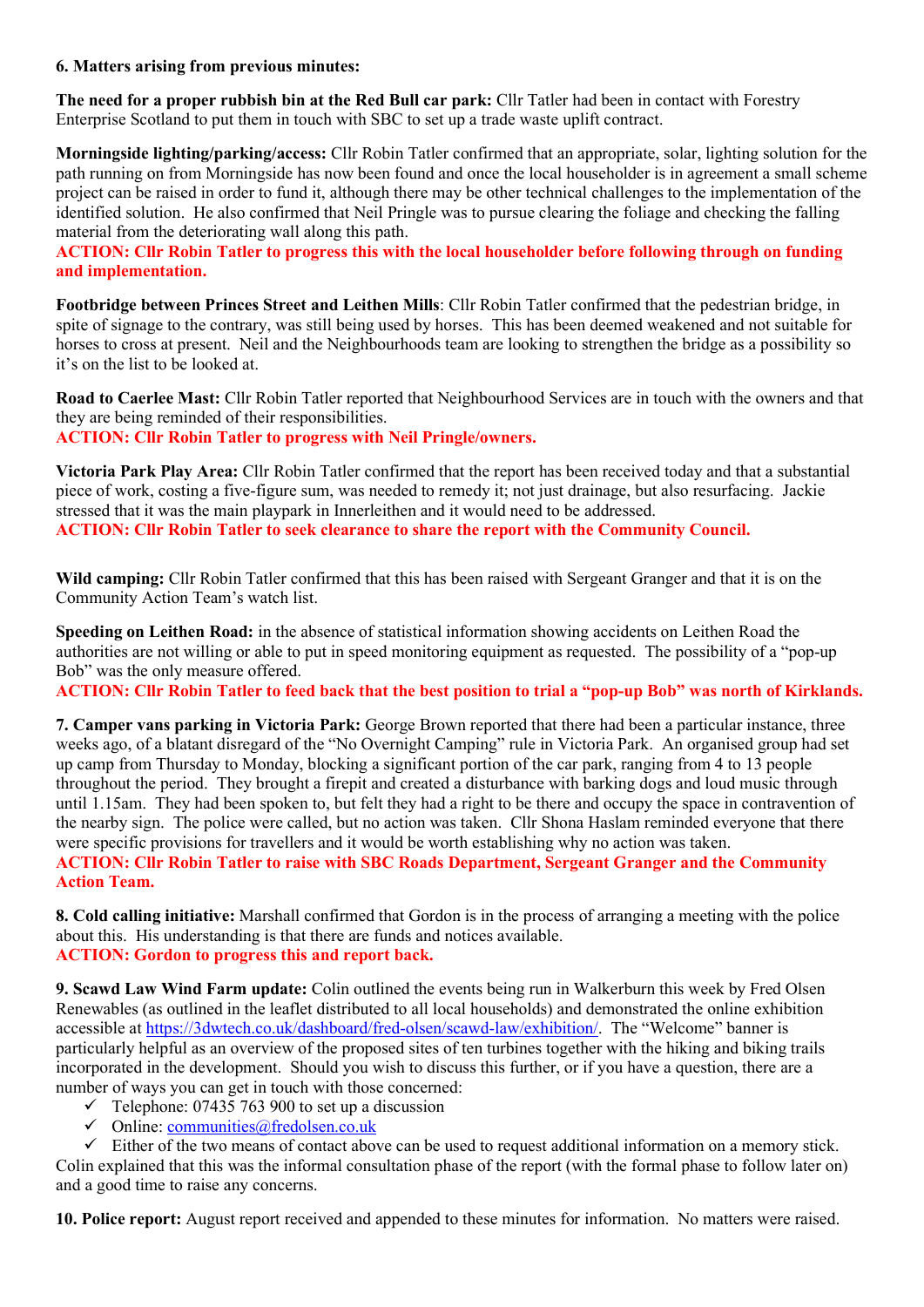# 11 SBC Councillor's reports:

## Cllr Shona Haslam:

Consultation on the new Peebles High School: it is hoped that this will be a face to face event in the Burgh Hall, covid restrictions allowing. It will be advertised in the next few weeks and active participation was encouraged.

Scam: there is a persuasive covid passport scam doing the rounds and everyone was reminded to stay vigilant.

### Cllr Robin Tatler:

Area Partnership Meeting: took place on 24<sup>th</sup> August. Place Planning programme was on the agenda amongst other items. The next meeting is to be held on 2nd November and members were encouraged to attend.

Build Back Better Borders Recovery Fund: there is still funding available to be applied for and applications were actively encouraged.

Neighbourhood Services Team: are really overworked at present and dealings with them or expectations from them should be tempered with this knowledge.

### Cllr Stuart Bell:

Scams: thanked Jackie for passing on information on scams via social media.

Dog ownership strategy review: it was felt that Innerleithen has hit on a strong and relevant approach to tackle the issue. Actions to be taken as a result of the review:

- $\checkmark$  Trading Standards are to be asked to work with registered social landlords to deliver responsible dog owner training issues
- $\checkmark$  Review the collection and disposal of dog waste
- $\checkmark$  Improve communication with communities by providing a short presentation to Community Councils and Area Partnerships on the issues
- $\checkmark$  Consider how best to raise the issue of responsible dog ownership with children via schools to lay down sound foundations for the future
- $\checkmark$  SBC is going to consider the provision of biodegradable dog bags from a third party

Stuart felt that Innerleithen had a top-class approach to the issue.

Marshall thanked Jackie for tackling this tough project and running with it.

# 12. Planning Report: applications circulated for comment:

21/01131/FUL | Change of use of existing retail premises at ground floor level to form tap room retail, visitor experience with on site micro-brewery | 4 Traquair Road Innerleithen Scottish Borders EH44 6PD. Responses from members had been favourable to this development and the Community Council had responded to the planning department supporting the application.

21/01422/FUL | Demolition of steading and farmhouse and erection of two dwellinghouses | Land At Haughhead Farm And Steading Building Innerleithen Scottish Borders

Daniel raised the point of clarification needed over rights of way. The application paperwork didn't make clear how pre-existing rights of way would sit with the redevelopment scheme.

## ACTION: Daniel to raise concerns about existing right of way routes.

Application heard at Committee this morning. All nine councillors voted in favour: 21/00382/FUL | Erection of 4 no timber glamping pods with associated pathways and lighting | Land South Of Glenormiston Coach House Innerleithen Scottish Borders

13. Anti-dog fouling campaign: Jackie confirmed that an additional 2,000 bags were ordered for SBC on 29<sup>th</sup> July 2021. There is a need to review where we are and where we aim to take this project against the backdrop of covid restrictions (curtailing fundraising opportunities and school engagement). It was noted that this should be discussed at length in the near future. Cllr Stuart Bell recommended getting in touch with Bethany Lloyd who gave an excellent presentation to the scrutiny committee on the subject.